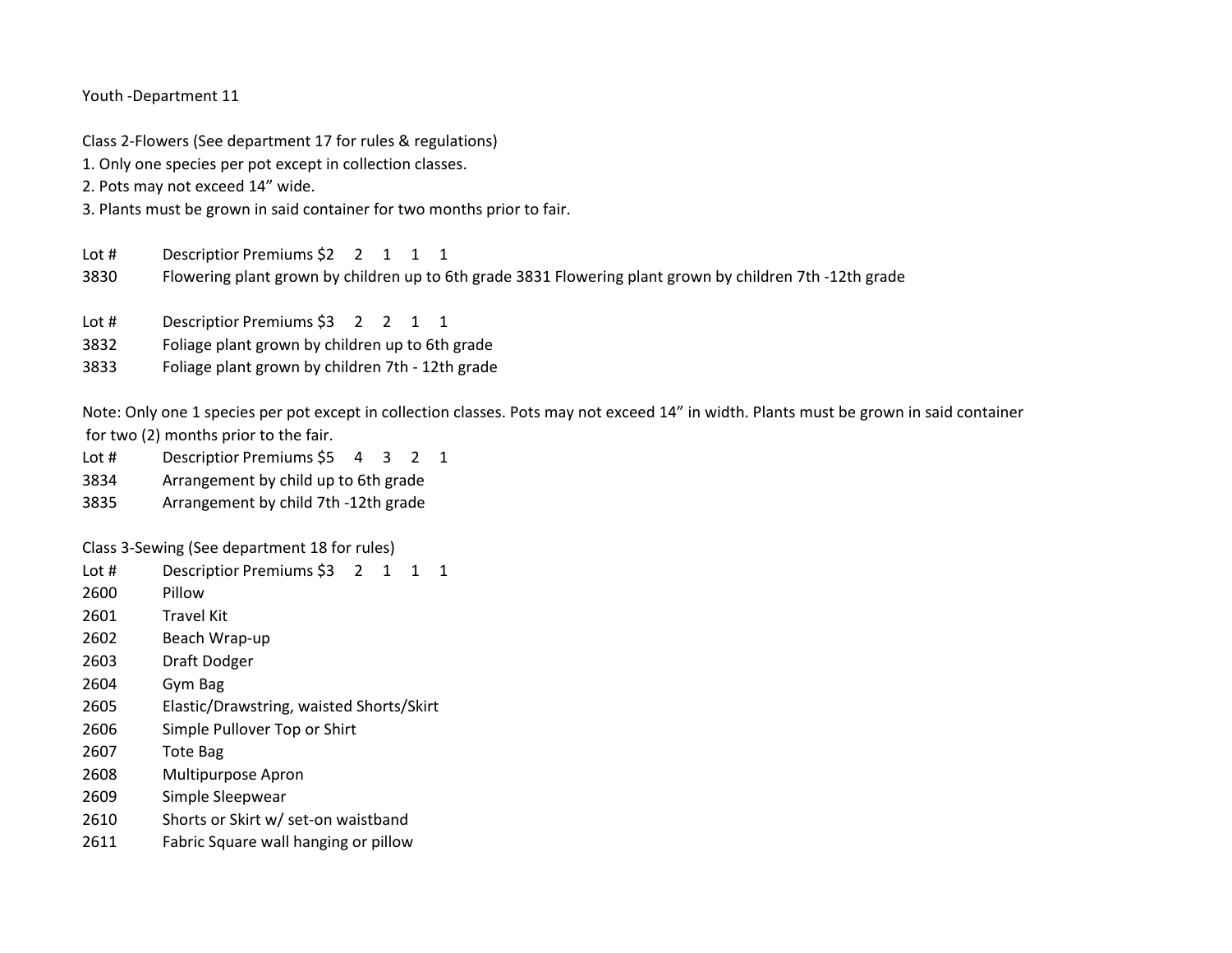| 2612  | <b>Travel Case</b>                                                |
|-------|-------------------------------------------------------------------|
| 2613  | <b>Stuff Sack</b>                                                 |
| 2614  | Multipurpose Apron                                                |
| 2615  | Tabard (Vest with Ties)                                           |
| 2616  | Nightie                                                           |
| Lot # | Descriptior Premiums \$3 2<br>$\overline{2}$<br>$\mathbf{1}$<br>1 |
| 2617  | Vest                                                              |
| 2618  | Top or Dashike                                                    |
| 2619  | Gathered Skirt                                                    |
| 2620  | Patchwork Skirt                                                   |
| 2621  | T-shirt                                                           |
| 2622  | Pants, Drawstring or Elastic                                      |
| 2623  | Top, Kimono or Raglan Sleeves (collarless or sleeveless)          |
| 2624  | Simple Dress Kimono or Raglan Sleeves (collarless or sleeveless)  |
| 2625  | Jumper or Sundress                                                |
| 2626  | Robe                                                              |
| 2627  | Pants & Top (w/o set-in sleeves)                                  |
| 2628  | Jumpsuit (w/o set-in sleeves)                                     |
| Lot # | Descriptior Premiums \$4<br>1<br>3<br>2<br>2                      |
| 2629  | Dress, w/set-in sleeves, cotton or blend                          |
| 2630  | Dress, w/set-in sleeves, knit                                     |
| 2631  | Skirt cotton or blend                                             |
| 2632  | Skirt knit                                                        |
| 2633  | Blouse, Casual                                                    |
| 2634  | <b>Blouse, Dressy</b>                                             |
| Lot # | Descriptior Premiums \$5<br>4<br>3<br>2<br>1                      |
| 2635  | Skirt, Wool/Wool-like Fabric                                      |
| 2636  | Skirt, Blend                                                      |
| 2637  | Pants-Boys, Wool/Wool-like fabric                                 |
| 2638  | Pants-Boys, Blend                                                 |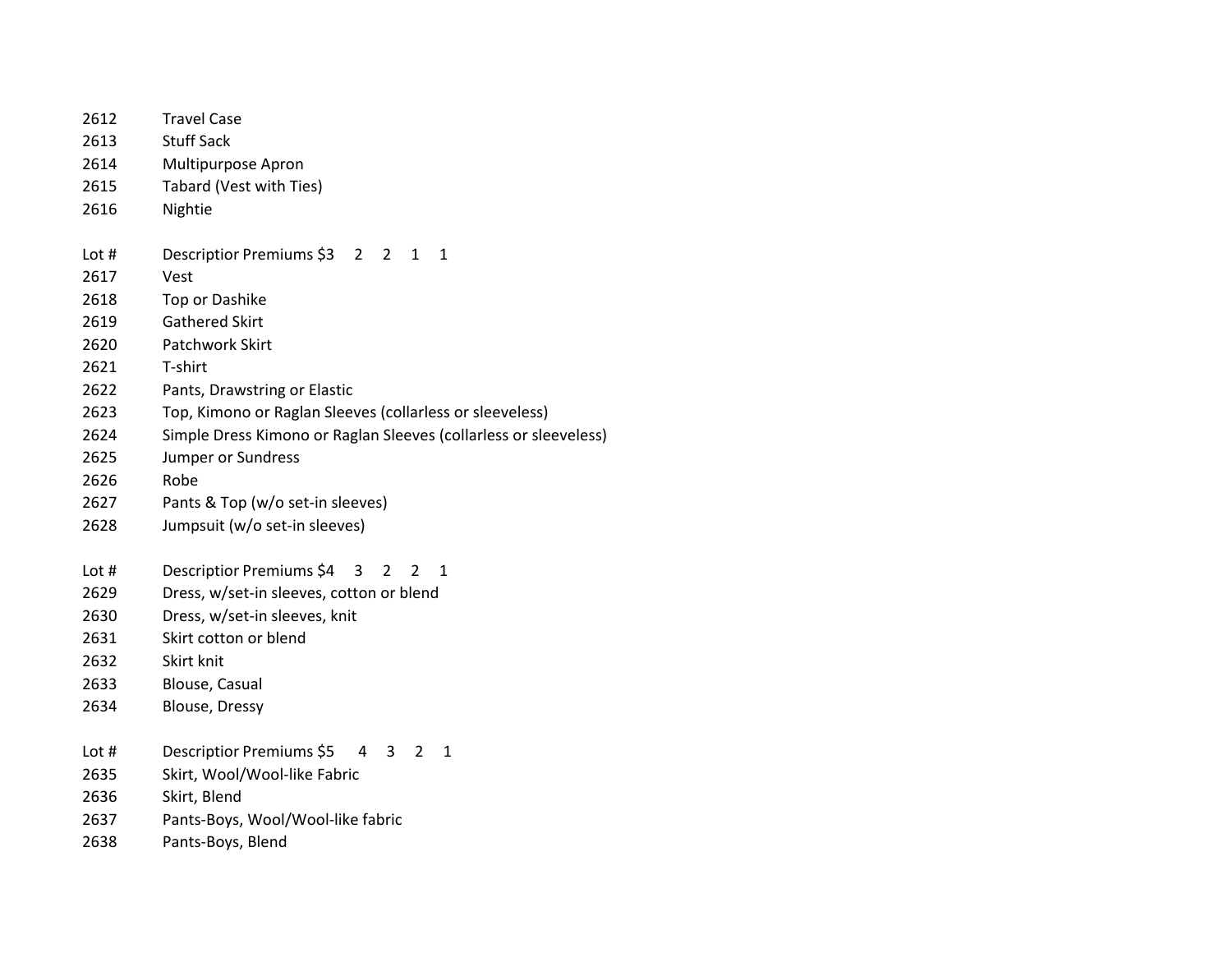- Pants-Girls, Wool/Wool-like fabric
- Pants-Girls, Blend
- Jacket, Lined
- Jacket, Unlined
- Dressy Dresses, short
- Dressy Dresses, long
- Lot # Descriptior Premiums \$6 5 4 3 2
- Tailored Outfit-Dress; wool or wool-like fabric
- Girls Tailored Outfit-Ensemble 2 > pieces Jacket, Pants, Skirt, Vest, or Blouse
- Boys Tailored Outfit-Ensemble; 2 > pieces Jacket, Pants, Shirt or Vest
- 2 piece ensemble, cotton or blend
- 2 piece ensemble, knit 2650 3 piece ensemble cotton or blend
- 3 piece ensemble, knit
- Other
- Lot # Descriptior Premiums \$3 2 2 1 1
- Croched Article
- Knitted Article
- Other Wear Apparel

Class 4-Painting & Drawing Grades 7-12 (See department 19 for rules)

- Lot # Descriptior Premiums \$6 5 4 3 2
- Oil Color/Acrylics, Landscape
- Oil Color/Acrylics, Still Life
- Oil Color/Acrylics, People
- Oil Color/Acrylics, Animals
- Oil Color/Acrylics, Abstracts
- Water Color
- Crayon
- Pen & Ink Drawing
- Charcoal
- Graphics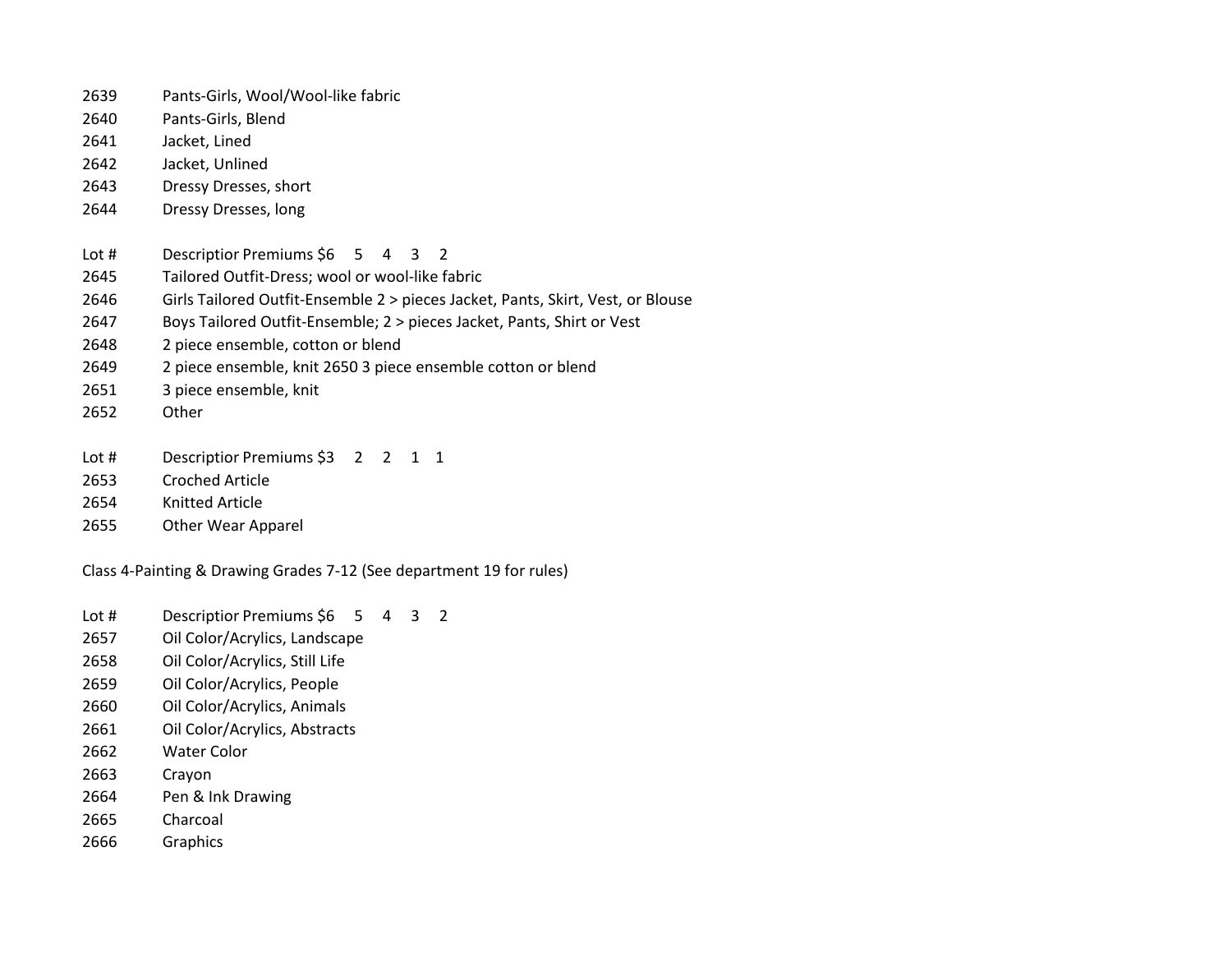- Mixed Media (2 or More) Pastel Pencil Drawing – gray pencil Pencil Drawing – colored pencil Photograph, B&W 5"x7" or larger Photograph, Color 5"x7" or larger Painting on Fabric Metal Repousse Collage (must be placed on a 14"x22" poster board)
- Sculpture, Hand Built
- Other
- Scratch Board

Class 5 -Painting & Drawing Grade 6 & under (See department 19 for rules)

Lot # Descriptior Premiums \$6 5 4 3 2

- Pencil Drawing Colored
- Oil Color/Acrylics, Landscape
- Oil Color/Acrylics, Still Life
- Oil Color/Acrylics, People
- Oil Color/Acrylics, Animals
- Oil Color/Acrylics, Abstracts
- Water Color
- Crayon
- Pen & Ink Drawing
- Charcoal
- Graphics
- Mixed Media (2 or more)
- Pastel
- Pencil Drawing gray pencil
- Photograph, B &W, 5" x 7"
- Photograph, Color, 5" x 7"
- Painting on Fabric
- Metal Repousse